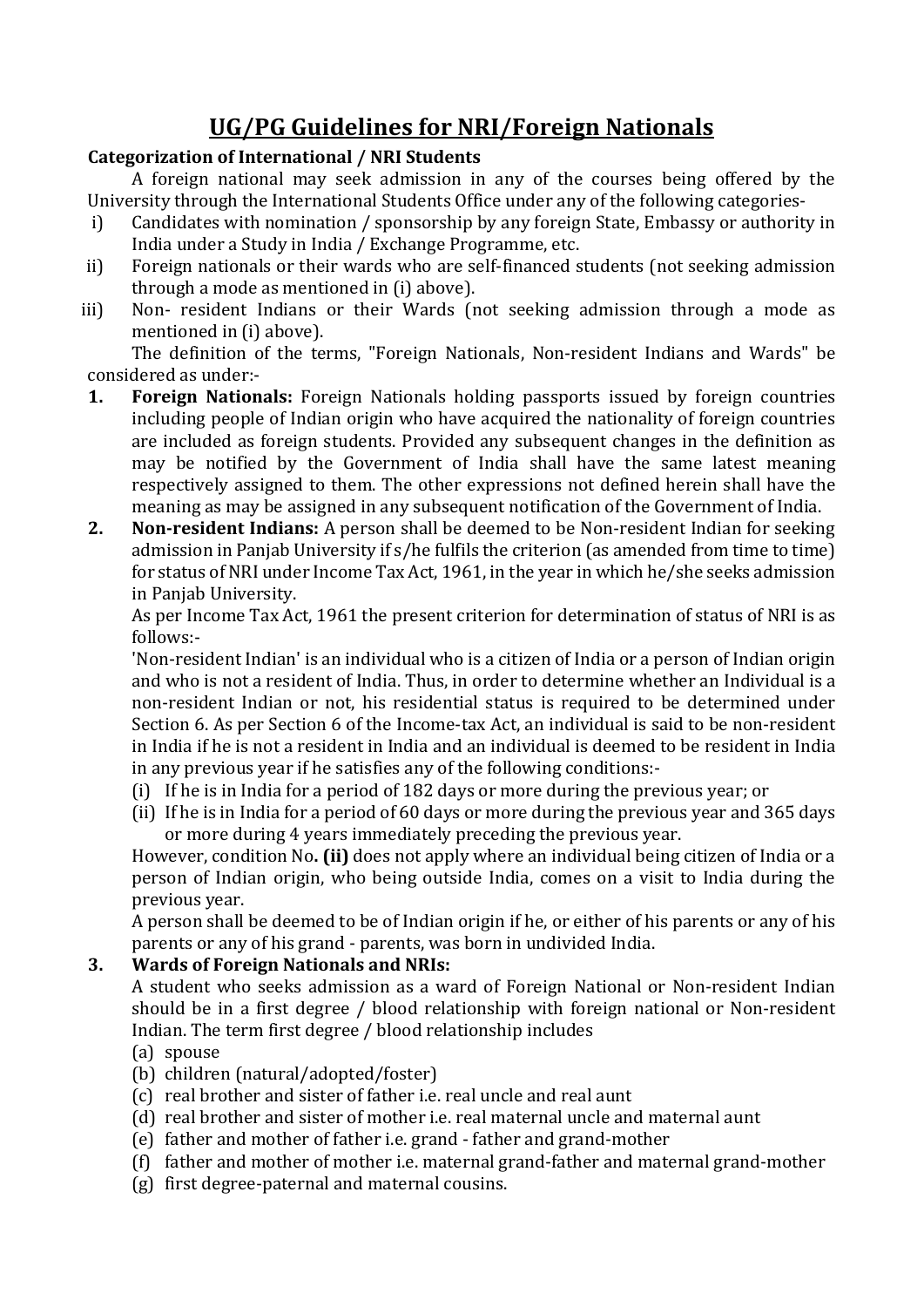## **Eligibility and Admission Criterion:**

- (i) The students who will be admitted against the NRI quota should have the basic qualification fixed by the Medical Council / Dental Council / Bar Council of India / Pharmacy Council of India for admission in Medical / Dental / Law graduate / post graduate courses. The Rules of respective Regulatory Bodies shall apply as amended from time to time.
- (ii) NRI candidates seeking admission to any course will be required to produce the Test Scores of Scholastic Aptitude Test-II (SAT-II) with permissible combination of subjects, conducted by the Education Testing Service, Princeton, U.S.A., for admission to under graduate courses; Graduate Record Examination (General) (GRE) from Princeton, U.S.A., or GMAT for admission to Post Graduate Courses. In the case of foreign nationals (non-English speaking countries), TOEFL/IELTS Scores should also be produced.
- (iii) Admission to all Engineering courses against NRI quota in the University Institute of Engineering & Technology (UIET), University Institute of Chemical Engineering & Technology (UICET) and P.U. Regional Centre, Hoshiarpur shall also be admissible through Direct Admissions Students Abroad (DASA) w.e.f. the academic session 2018- 2019.

## [iv) **For admission University School of open learning USOL:**

Foreign Nationals working in the foreign missions in India and their dependents residing with them, subject to the condition that before submitting their Admission cum Examination Form, they are required to obtain Eligibility Certificate from the Registrar, Panjab University. Foreign students who have passed B.A. /B. Com Part-I Examination from this University, shall be allowed to complete the remaining parts of these integrated courses through USOL even while staying in their respective countries, subject to the number of chances available in the respective examinations as provided in the Regulations.

- (v) NRI candidates shall compete amongst themselves for admission to various courses. Their inter-se merit shall be determined on the basis of the score obtained in SAT-II, GRE, GMAT etc.
- (vi) A candidate once admitted as NRI candidate in an undergraduate course shall be covered under the definition of NRI for subsequent admission to any course at Panjab University.
- (vii) Candidates who take admission under the NRI quota and are promoted from Undergraduate to Postgraduate course in the Hons. School framework (ongoing program) shall not be allowed to change their category.
- (viii) A candidate admitted under NRI quota may change his/her admission to a vacant seat provided the candidate falls within the merit of admitted candidates in General or Reserve Category.
- (ix) NRI candidates shall have to comply with any other requirements prescribed by the Govt. of India and Panjab University from time to time.
- (x) For admission to B.P.Ed. and M.P.Ed. (Physical Education), a candidate will be required to undergo mandatory Physical Efficiency Test. The scores of Physical Efficiency Test will be counted for determining merit.
- (xi) The **Foreign Nationals and NRI candidates shall provide the following certificates / documents**:-
	- (a) The **Foreign Nationals and NRI** students wishing to join any of the University Teaching Departments Panjab University for the first time are required to obtain an eligibility certificate from the *Deputy Registrar (General), Panjab University, Chandigarh* **or**  Academic certificates of passing the qualifying or equivalent examination approved by the Association of Indian Universities (AIU) / Commonwealth Universities /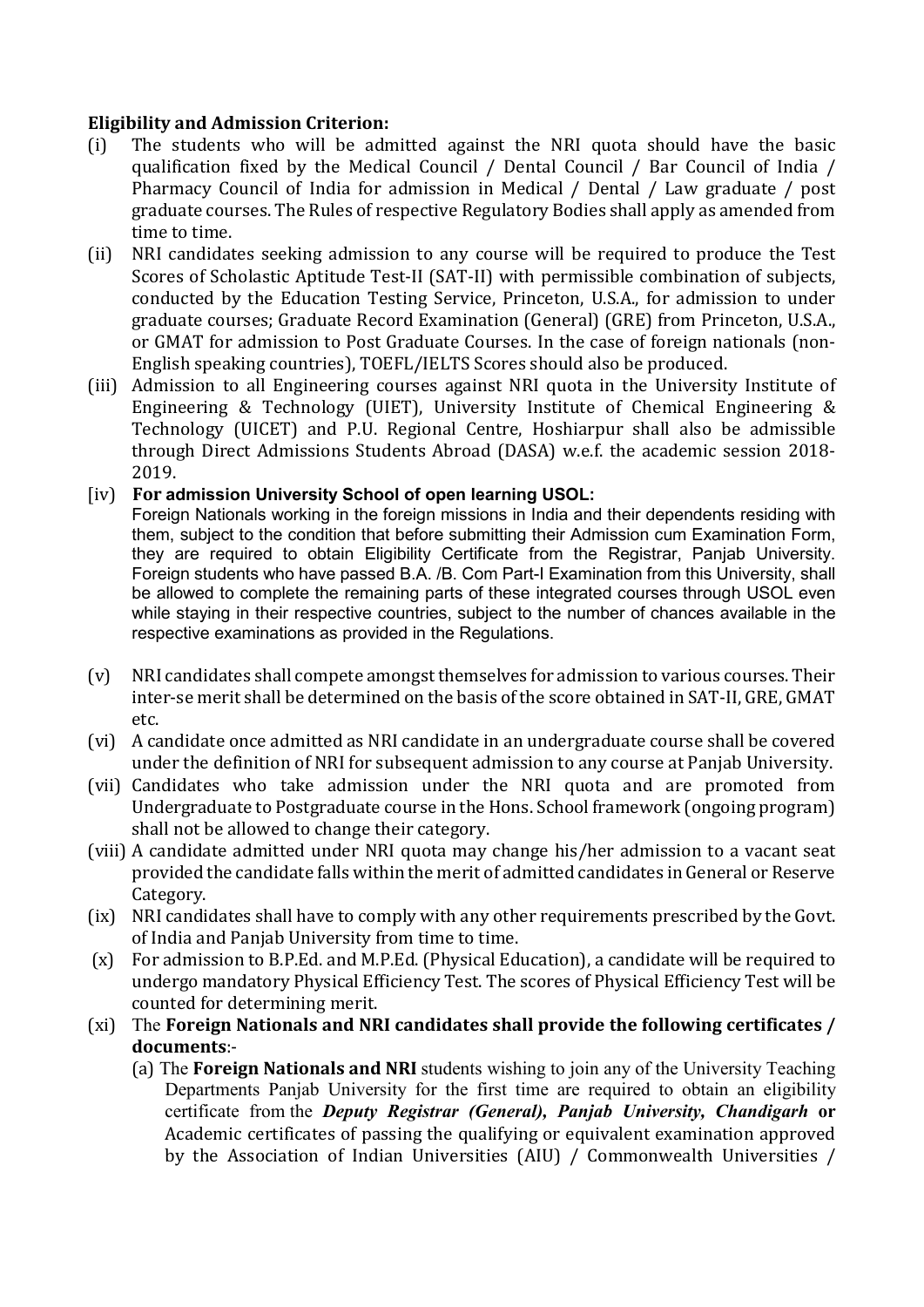International Association of Universities (IAU) as equivalent to the corresponding Indian Degrees/ Certificates.

- (b) Test Score of Scholastic Aptitude Test II (SAT-II)/ GRE/GMAT/TOEFL/IELTS Etc.
- (c) The foreign students admitted are required to fill up Foreign Student Information System (FSIS) Form complete in all respects, along with copies of passport and Visa and submit to the office of Dean International Students, Panjab University, Chandigarh. This form is an urgent requirement of the Foreign Registration Office (FRO), Sector-9, Chandigarh and the candidate has to report to the Foreign Registration Office (FRO) within fourteen days of arrival in Chandigarh, with the number generated after the online submission of this form.

Foreign Students Information System (FSIS) is to be submitted by hand by the candidate and the FSIS No. will be issued by this Office personally to the students

(d) Foreign Students Welfare Fee @ Rs.1500/- per student. Each NRI/Foreign Student is required to submit the same in cash, which may be deposited with the 'Extension Counter, State Bank of India, Administrative Block, Panjab University, Chandigarh. Original Receipts of the fee deposited is to be submitted to the office of the Dean International Students along with Registration Form **(To be submitted after Confirmation of Admission)**.

- **(xi) The seats of Foreign Nationals and NRI are "Inter-Changeable". That is, if sufficient number of eligible candidates are not available to fill up the seats of NRI, seats may be filled up from among the eligible candidates belonging to Foreign Nationals, and vice-versa. The conversion of seats shall be done after second counselling for NRI / Foreign National or after exhausting the waiting list of NRI / Foreign Nationals. In case, the number of eligible Foreign Nationals seeking admission exceeds the number of seats available, the Vice-Chancellor, Panjab University may be authorized to sanction additional seats to the Foreign Nationals only.**
- **(xii) Candidates belonging to NRI (for all the under mentioned categories taken together) who fall in one of the following categories (which are given here in order of precedence):** 
	- **1. NRI candidates;**
	- **2. Wards of NRI candidates;**
	- **3. NRI candidates who have not appeared in the entrance Test. In case of regulatory body, if permitted by the said regulatory body;**
	- **4. Wards of NRI candidates who have not appeared in the entrance Test. In case of regulatory body, if permitted by the said regulatory body;**
- **(xiii) Foreign Nationals/NRI candidates seeking admission to the concerned course are required to compete amongst themselves for the seats for them by appearing in the Entrance Test (wherever applicable) if they are in India. However, those living abroad at the time of entrance test will be exempted from the entrance test.**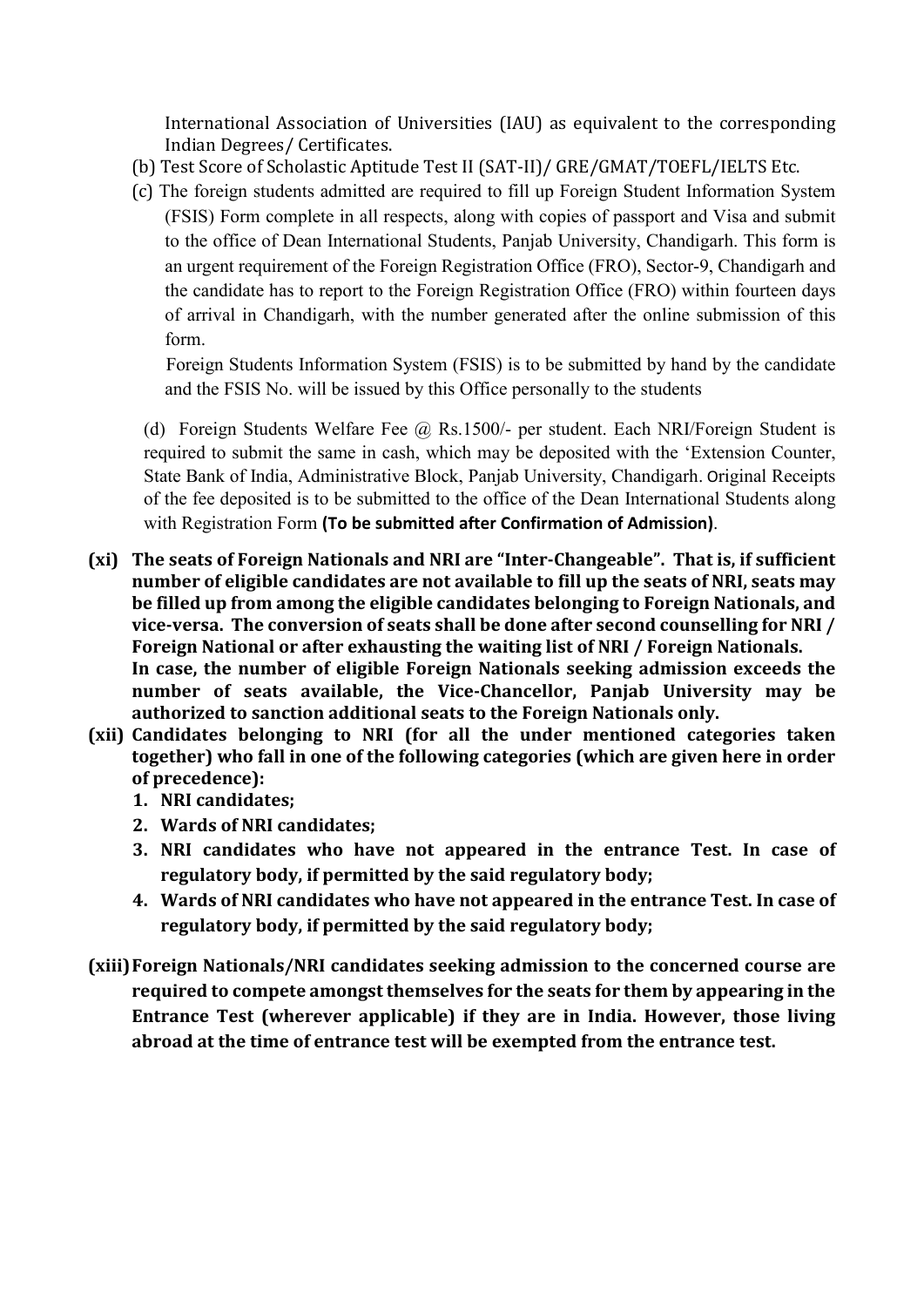# **Affidavit OR Notary OR any other competent authority, authorized by the concerned country**

I\_\_\_\_\_\_\_\_\_\_\_\_\_\_\_\_S/D/o Sh. \_\_\_\_\_\_\_\_\_\_\_\_\_\_\_\_\_\_\_\_\_\_resident of \_\_\_\_\_\_\_\_\_\_\_\_\_\_\_\_\_\_\_\_\_\_\_\_\_\_ and guardian of the contract resident of the contract of the contract who is seeking admission in the Department of **Panjab University**, Chandigarh, declare and affirm that:

I shall be responsible for timely payment of prescribed tuition fees(payable annually) and all other dues and charges in full( and not in part/instalments) to the Panjab University, Chandigarh immediately after the admission in granted to the above candidate as also during the subsequent years of studies.

Tuition fee shall be paid by me in the form of bank Draft in U.S. Dollars/Pounds/sterling/Euros or equivalent amount in Indian currency payable to the Registrar, Panjab University, Chandigarh along with a bank certificate for encashment of foreign currency of the like amount.

In addition to tuition fee, I shall also pay all other dues and charges to the Panjab University as payable by other students of the same class belonging to the same category in the foreign currency or in Indian Rupees as per University Rules and Regulations.

I understand that in case of failure to pay Fees and dues on time, the admission will automatically stand cancelled and fee already paid will not be refundable. Neither I nor the candidate\_\_\_\_\_\_\_\_\_\_\_\_\_ shall have any claim against the University on any account whatsoever.

**I am attaching copy of my Passport alongwith the VISA document, residence proof, working proof (job\_\_\_\_\_\_\_\_)** 

| Date:  |  |
|--------|--|
| Place: |  |

**Witness 1 Witness 2 Signature:** Address : **\_\_\_\_\_\_\_\_\_\_\_\_\_\_\_\_\_\_\_\_\_\_\_\_\_\_\_\_\_\_\_\_\_\_\_\_\_\_\_\_\_\_\_ \_\_\_\_\_\_\_\_\_\_\_\_\_\_\_\_\_\_\_\_\_\_\_\_\_\_\_\_\_\_\_\_\_\_\_\_\_\_\_\_\_\_\_\_\_\_\_\_\_\_\_** 

| <b>Witness 2</b> |  |
|------------------|--|
| Signature:       |  |
| Address:         |  |

Signature of the Guardian (NRI)

| <b>Passport Number</b> |  |
|------------------------|--|
| Country                |  |

Passport Number **Country \_\_\_\_\_\_\_\_\_\_\_\_\_\_\_\_\_\_\_\_\_\_\_\_\_\_\_\_\_\_\_\_ Country\_\_\_\_\_\_\_\_\_\_\_\_\_\_\_\_\_\_\_\_\_\_\_\_\_\_\_\_\_\_\_\_\_\_\_\_\_\_\_\_\_** 

**Countersigned (Candidate seeking admission)**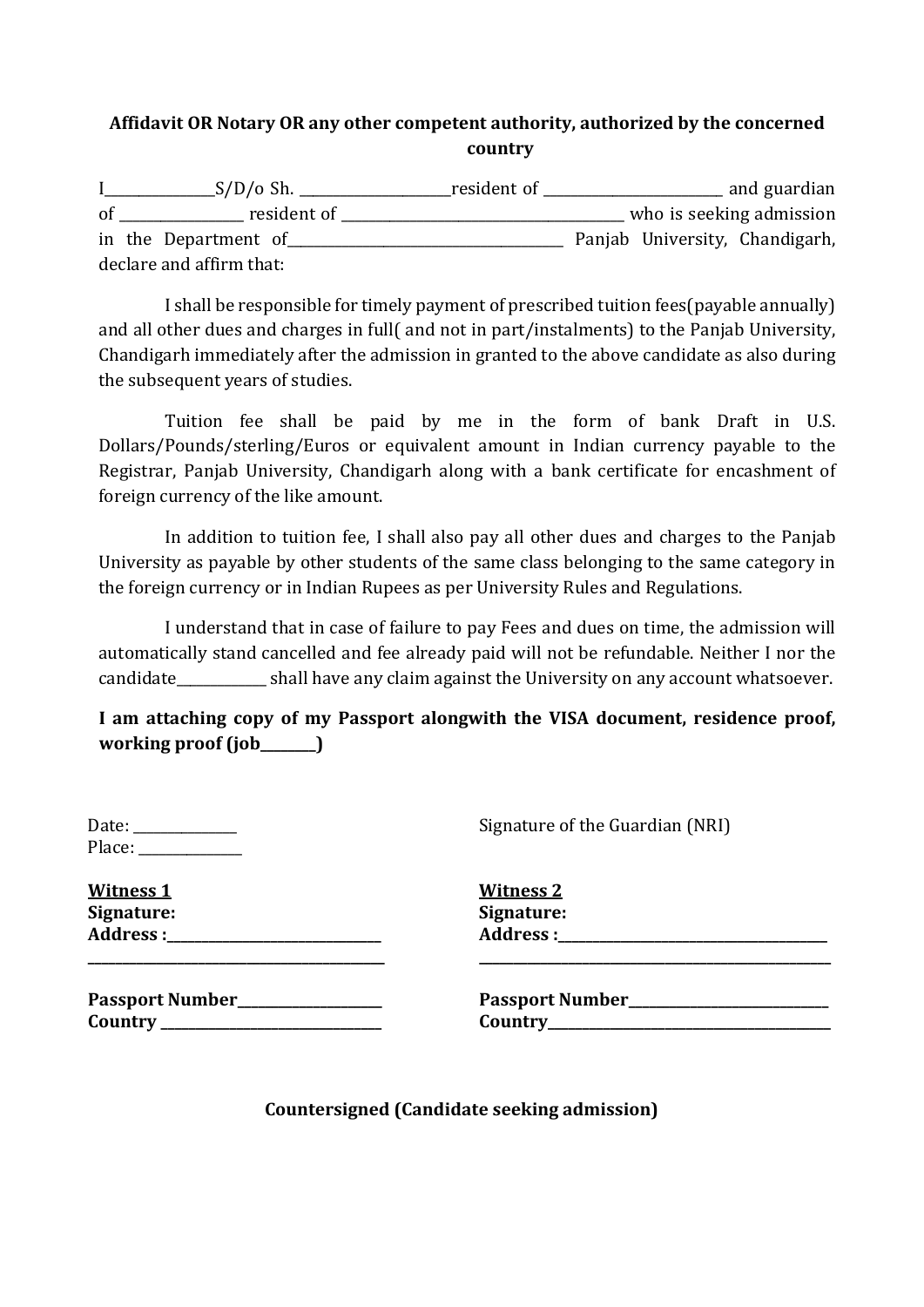### **(Undertaking on Separate page)**

### **UNDERTAKING**

I \_\_\_\_\_\_\_\_\_\_\_\_\_\_\_\_\_\_S/D/o Sh. \_\_\_\_\_\_\_\_\_\_\_\_\_\_\_ undertake and affirm that I am a NRI and living in \_\_\_\_\_\_\_\_\_\_\_\_\_\_\_\_\_\_\_\_\_\_\_\_\_ my address in \_\_\_\_\_\_\_\_\_\_\_\_is \_\_\_\_\_\_\_\_\_\_\_\_\_\_\_\_\_\_\_\_\_\_\_\_\_\_\_\_\_\_. I am guardian of Mr /Miss \_\_\_\_\_\_\_\_\_\_\_\_\_\_\_\_\_. The affidavit, as desired, is enclosed herewith for his/her admission in\_\_\_\_\_\_\_\_\_\_\_\_\_\_\_\_\_\_\_\_\_\_\_\_\_\_\_ under NRI quota. I undertake to pay his/her tuition fees (payable annually) and all other dues and charges in foreign currency after his/her admission and during subsequent years to the Panjab University, Chandigarh.

This affidavit is prepared in India because at present I am residing in India. [Mention, if applicable]

Date: \_\_\_\_\_\_\_\_\_\_\_\_\_\_\_ Signature of the Guardian (NRI)

Place: \_\_\_\_\_\_\_\_\_\_\_\_\_\_\_